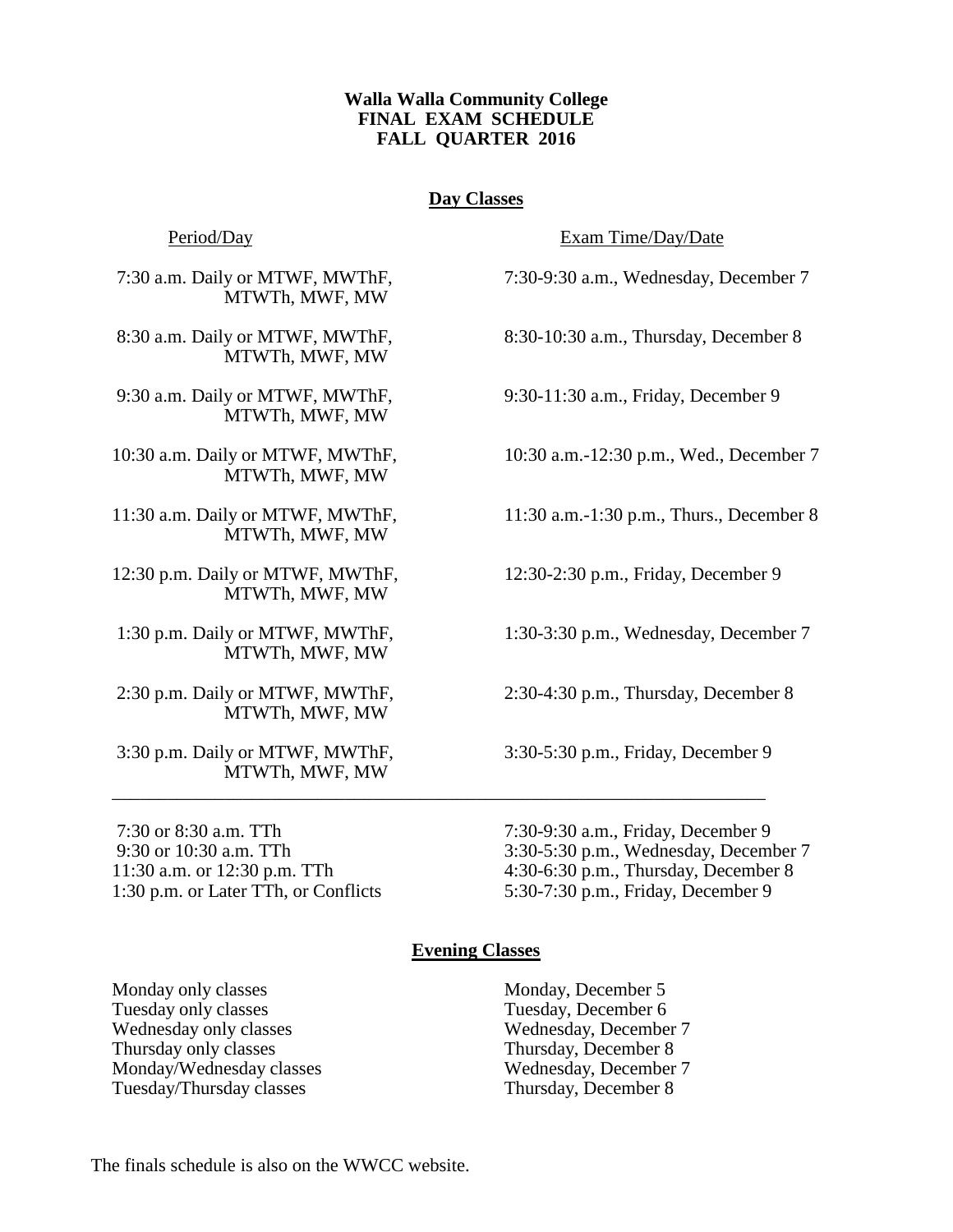## **Walla Walla Community College FINAL EXAM SCHEDULE WINTER QUARTER 2017**

# **Day Classes**

7:30 a.m. Daily or MTWF, MWThF, 7:30-9:30 a.m., Thursday, March 16 MTWTh, MWF, MW

8:30 a.m. Daily or MTWF, MWThF, 8:30-10:30 a.m., Friday, March 17 MTWTh, MWF, MW

MTWTh, MWF, MW

MTWTh, MWF, MW

MTWTh, MWF, MW

MTWTh, MWF, MW

1:30 p.m. Daily or MTWF, MWThF, 1:30-3:30 p.m., Thursday, March 16 MTWTh, MWF, MW

2:30 p.m. Daily or MTWF, MWThF, 2:30-4:30 p.m., Friday, March 17 MTWTh, MWF, MW

MTWTh, MWF, MW

1:30 p.m. or Later TTh, or Conflicts 4:30-6:30 p.m., Friday, March 17

### **Period/Day Exam Time/Day/Date**

9:30 a.m. Daily or MTWF, MWThF, 9:30- 11:30 a.m., Wednesday, March 15

10:30 a.m. Daily or MTWF, MWThF, 10:30 a.m.-12:30 p.m., Thursday, March 16

11:30 a.m. Daily or MTWF, MWThF, 11:30 a.m.-1:30 p.m., Friday, March 17

12:30 p.m. Daily or MTWF, MWThF, 12:30-2:30 p.m., Wednesday, March 15

3:30 p.m. Daily or MTWF, MWThF, 3:30-5:30 p.m., Wednesday, March 15

7:30 or 8:30 a.m. TTh 7:30-9:30 a.m., Wednesday, March 15 9:30 or 10:30 a.m. TTh 5:30-7:30 p.m., Thursday, March 16 11:30 a.m. or 12:30 p.m. TTh 3:30-5:30 p.m., Thursday, March 16

### **Evening Classes**

\_\_\_\_\_\_\_\_\_\_\_\_\_\_\_\_\_\_\_\_\_\_\_\_\_\_\_\_\_\_\_\_\_\_\_\_\_\_\_\_\_\_\_\_\_\_\_\_\_\_\_\_\_\_\_\_\_\_\_\_\_\_\_\_\_\_\_\_\_\_

Monday only classes Monday, March 13 Tuesday only classes Tuesday, March 14 Wednesday only classes Wednesday, March 15 Thursday only classes<br>
Mondav/Wednesday classes<br>
Thursday, March 15<br>
Wednesday, March 15 Monday/Wednesday classes Tuesday/Thursday classes Thursday, March 16

The finals schedule is also on the WWCC website.